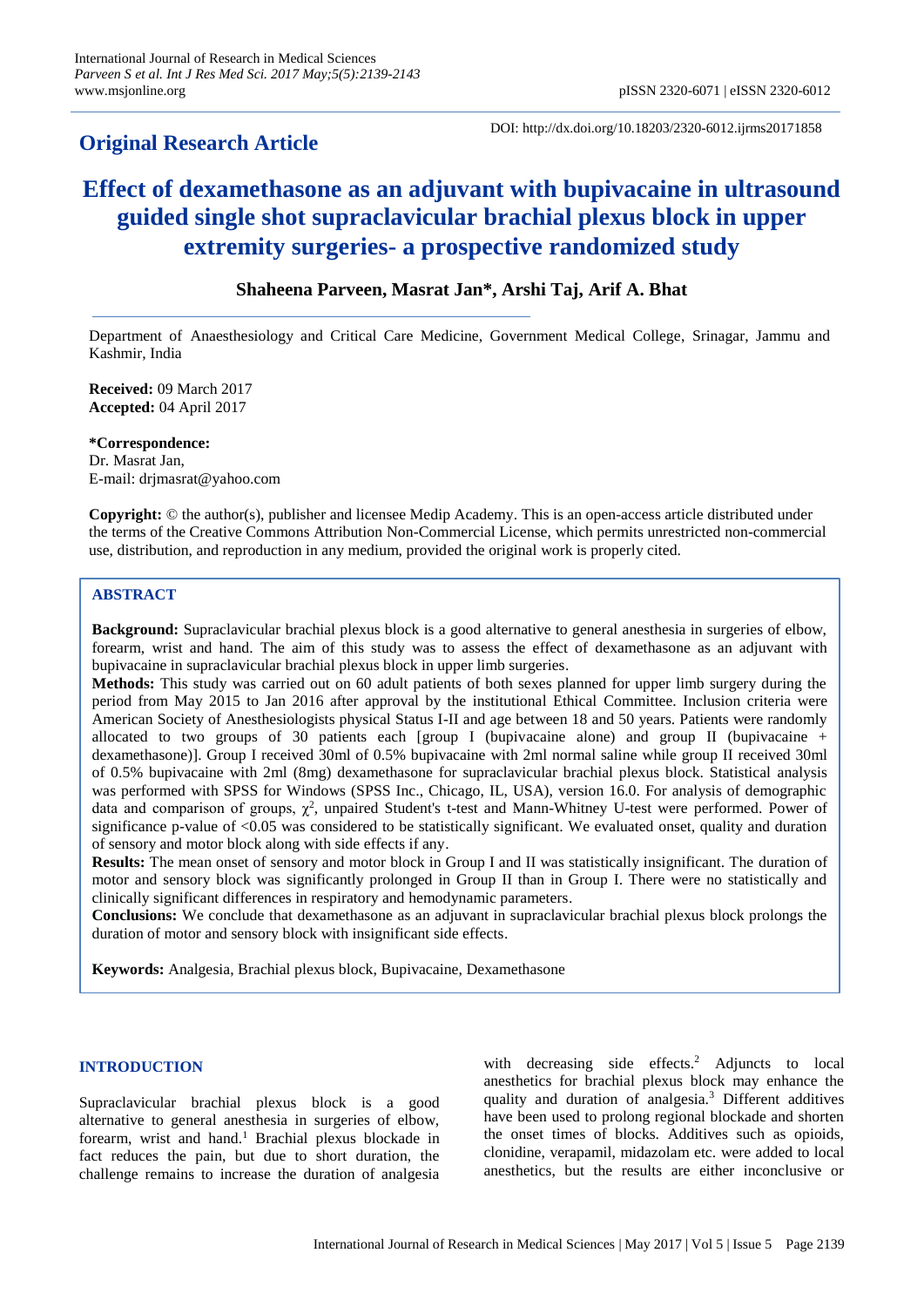associated with side-effects.<sup>4</sup> Perineural injection of steroids have been used to improve analgesia with no evidence suggesting neuritis when given in low concentration.<sup>5</sup> The aim of this study was to assess the effect of dexamethasone as an adjuvant with bupivacaine in supraclavicular brachial plexus block in upper limb surgeries.

### **METHODS**

This is a prospective randomized controlled observerblinded study carried out on 60 adult patients of both sexes planned for upper limb surgery during the period from May 2015 to January 2016 after approval by the institutional Ethical Committee. Inclusion criteria were American Society of Anesthesiologists physical status I-II and age between 18 and 50 years. Exclusion criteria were known allergy to amide local anesthetic agents, coagulation disorders, ASA physical status of more than II, history of a major psychiatric disorder, significant preexisting systemic disease (diabetes mellitus, neurological ailments), history of drug abuse and current narcotic drug use. Patients were randomly allocated to two groups of 30 patients each [group I (bupivacaine alone) and group II (bupivacaine + dexamethasone)]. Group I received 30ml of 0.5% bupivacaine with 2ml normal saline while group II received 30ml of 0.5% bupivacaine with 2ml (8mg) dexamethasone for supraclavicular brachial plexus block. Randomization was achieved by computer generated random number table and numbers were kept equal by means of permuted randomization. Patients were provided with complete information about the techniques of anesthesia and analgesia. All included participants were asked to take part in the study after admission and a written informed consent was obtained from each patient.

After shifting the patient inside operation theatre, drug solution for infusion was prepared by anesthesiologist not involved in the study according to randomization. The observer who collected the intra-operative data was blinded to the drug solution administered. On arrival in the operating room, routine monitoring devices were attached and baseline pulse, non-invasive blood pressure, continuous ECG and pulse oximetry were recorded. IV line was secured with 18G IV cannula on opposite side and injection RL started. Oxygen was administered via a Hudson mask at a rate of 5l/min. Patient was put in semisitting position (the head of the bed raised about 45°) with head tilted to the opposite side of injection site. The skin was cleaned with chlorhexidine solution. The ultrasound transducer [high frequency linear 13-6 MHz, 38mm broadband linear array (SonoScape SSI 6000 China)] was inserted into a sterile sheath. A thin layer of sterile gel was placed between the draped ultrasound transducer and the skin. Probe is applied parallel to the clavicle in the supraclavicular fossa. At this location, the subclavian artery is seen beating above the first rib; it cannot be compressed as opposed to the vein. The rib is bright and pleura are seen on each side of the rib. The brachial plexus is lateral to the subclavian artery with honeycomb appearance. A volume of 2ml lignocaine 2% was infiltrated subcutaneous before the block. A 20-G cannula is advanced in plane under direct visualization toward the plexus sheath till its puncture and start injecting the drug. The injected volume gently expands the connective tissue surrounding the nerves, which is called hydro dissection. This allows a clear path for the needle, decreasing the chance of nerve damage by the needle. Another injection is given at the angle between the first rib and the subclavian artery after redirecting the needle. Aspiration done every 3-5mL during injection to prevent vascular injection. Group I received 30ml of 0.5% bupivacaine with 2ml normal saline while group II receives 30ml of 0.5% bupivacaine with 2ml (8mg) dexamethasone.

We evaluated onset, quality and duration of sensory and motor block along with side effects if any. Sensory and motor blockade of radial, median, musculocutaneous and ulnar nerves were recorded at 10, 30, 60, 90 and 120 min, and every 30 min thereafter. Sensory block of each nerve was assessed by pinprick and compared with the same stimulation on the opposite hand. Pain was assessed by using visual analogue pain scale (VAS) between 0 and 10 with '0'representing no pain and '10' representing the worst imaginable pain.

Motor block of each nerve was evaluated by thumb abduction (radial nerve), thumb adduction (ulnar nerve), thumb opposition (median nerve), and pronation of forearm and flexion of elbow in supination (musculocutaneous nerve). Motor block of each nerve was quantified using modified Lovett rating scale (LRS) (Table 1).

#### **Table 1: Modified Lovett rating scale.**

| <b>Grade</b>   | Degree of motor block                  |
|----------------|----------------------------------------|
| 6              | Normal muscular force                  |
| 5              | Slight reduction of muscular force     |
|                | Pronounced reduction of muscular force |
| 3              | Slightly mobility impairment           |
| $\overline{2}$ | Pronounced mobility impairment         |
|                | Almost complete paralysis              |
|                | Complete paralysis                     |

The onset of sensory and motor blockade was defined by the time interval between injection of study drug to complete loss of pin prick perception and complete paralysis (grade 0), respectively in all nerve distributions. The duration of sensory blockade was defined by the time interval between complete loss of pin prick perception and appearance of pain requiring analgesia. The duration of motor blockade was defined as the time interval between complete motor paralysis (grade 0) to the complete return of motor power (grade 6). The patients were blinded as to the mixture used or group allocation. Heart rate, arterial pressure, respiratory rate and oxygen saturation were recorded just before the block and at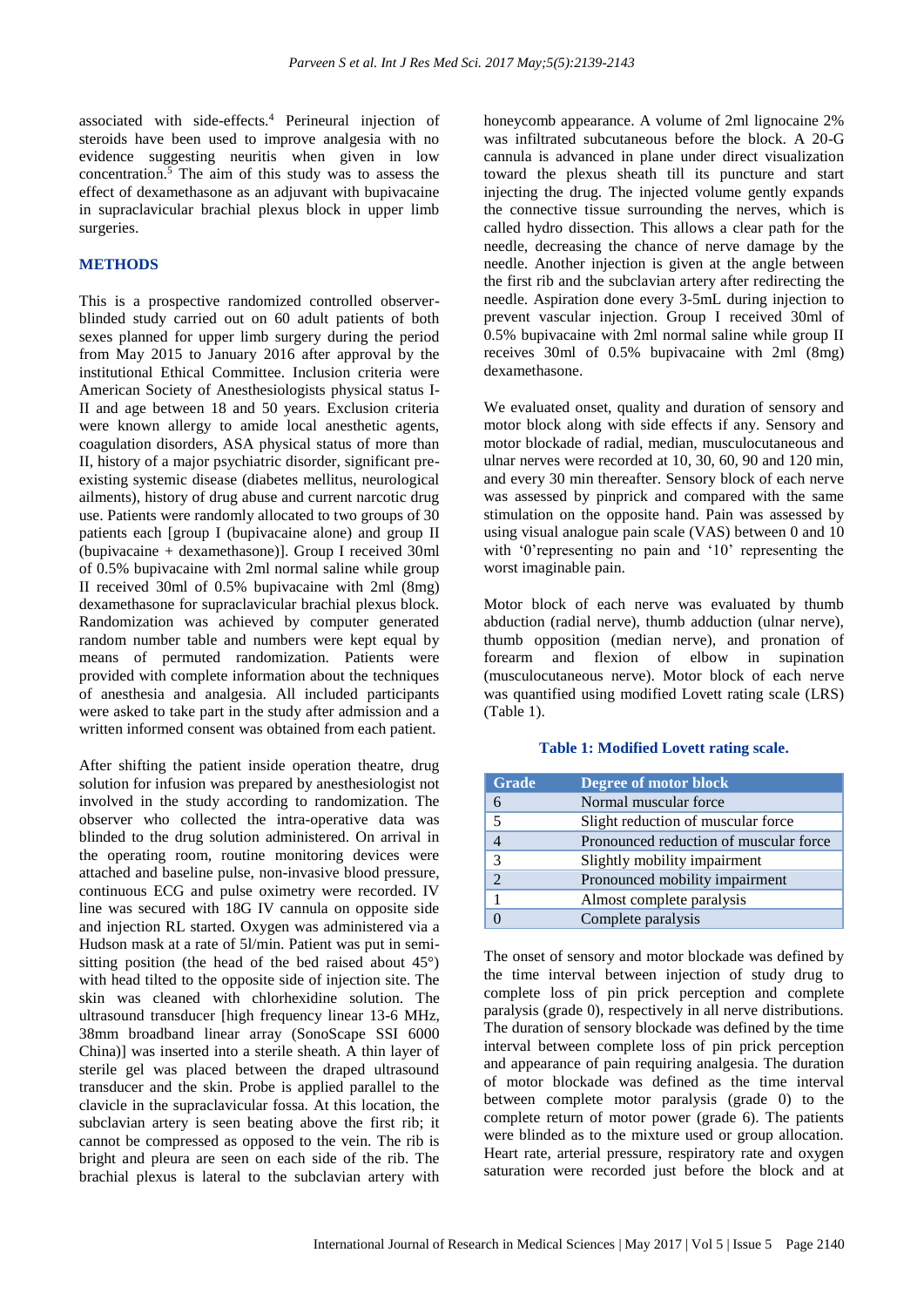regular intervals thereafter. Patients were observed for any side effects and complications. When the patient first complained of pain after operation, intramuscular (IM) injection diclofenac sodium 1.5 mg/kg was given.

#### *Statistical analysis*

Sample size calculation was performed before patient recruitment. Statistical analysis was performed with SPSS for Windows (SPSS Inc., Chicago, IL, USA), version 16.0.

For analysis of demographic data and comparison of groups,  $\chi^2$ , unpaired Student's t-test and Mann-Whitney U-test were performed. Power of significance p-value of <0.05 was considered to be statistically significant.

#### **RESULTS**

The demographic parameters such as age, weight and other surgical characters showed insignificant differences between the two groups (Table 2).

# **Table 2: Demographic and surgical parameters.**

|                          |          | No. of cases | Group 1           | Group 2           | <b>P-value</b> | <b>Remarks</b>  |
|--------------------------|----------|--------------|-------------------|-------------------|----------------|-----------------|
| Age                      |          | 30           | $39.9 \pm 13.5$   | $41.4 \pm 14.69$  | 0.5120         | Not significant |
| Weight                   |          | 30           | $64.63 \pm 7.499$ | $66.65 \pm 7.31$  | 0.2570         | Not significant |
| Duration of surgery      |          |              | $30.33 \pm 6.66$  | $29.7 \pm 5.559$  | 0.8132         | Not significant |
|                          | Pre-op   |              | $77.3 \pm 6.152$  | $79.63 \pm 5.295$ | 0.1960         | Not significant |
| Pulse                    | Intra-op |              | $78.43 \pm 6.361$ | $79.73 \pm 5.420$ | 0.3934         | Not significant |
|                          | Post-op  |              | 79.43±4.500       | $80.33 \pm 4.929$ | 0.0794         | Not significant |
|                          | Pre-op   |              | $122.3 \pm 1.172$ | $121.4 \pm 1.031$ | 0.206          | Not significant |
| Systolic blood Pressure  | Intra-op |              | $127.0 \pm 5.576$ | 125.7±4.635       | 0.5104         | Not significant |
|                          | Post-op  |              | $125.6 \pm 6.322$ | $124.3 + 4.865$   | 0.6180         | Not significant |
| Diastolic blood pressure | Pre-op   |              | 79.55±4.904       | $80.83 \pm 5.478$ | 0.5953         | Not significant |
|                          | Intra-op |              | $77.27 \pm 3.930$ | $79.63 \pm 5.295$ | 0.0984         | Not significant |
|                          | Post-op  |              | $81.43 \pm 5.380$ | $81.13 \pm 6.224$ | 0.0615         | Not significant |
| Mean blood pressure      | Pre-op   |              | $94.93 \pm 7.748$ | $94.37 \pm 4.038$ | 0.8688         | Not significant |
|                          | Intra-op |              | $94.17 \pm 3.239$ | $96.43 \pm 5.817$ | 0.0970         | Not significant |
|                          | Post-op  |              | $96.07 \pm 3.965$ | $95.87 \pm 5.144$ | 0.0565         | Not significant |

The mean onset of sensory block in group II  $(28.20\pm3.02)$ min) was faster than group I  $(30.33 \pm 5.31 \text{ min})$  but was statistically insignificant (P>0.05) (Table 3).

#### **Table 3: Onset of sensory block.**

| Group | <b>Group I</b> | <b>Group II</b> | p-value |
|-------|----------------|-----------------|---------|
| Mean  | 30.33          | 28.20           |         |
| SD.   | 5.31           | 3.02            | >0.05   |
| SEM   | 197            | 0.55            |         |
|       |                |                 |         |

The duration of sensory block in group II and group I were 1085.73±234.23 minutes and 322.37±138.37 minutes respectively (Table 4).

#### **Table 4: Duration of sensory block.**

| Group      | <b>Group I</b> | <b>Group II</b> | p-value  |
|------------|----------------|-----------------|----------|
| Mean       | 322.37         | 1085.73         |          |
| SD.        | 138.37         | 234.23          |          |
| <b>SEM</b> | 25.26          | 42.76           | < 0.0001 |
|            | 30             | 30              |          |

This difference of analgesia was found to be statistically significant (p-value<0.005). There was no difference in mean onset of motor block in group I and group II but the duration of motor block in group II (1085.73±234.23 min) was significantly prolonged than in group I  $(322.37 \pm 138.37 \text{ min})$  (Table 5 and Table 6).

#### **Table 5: Onset of motor block.**

| Group      | <b>Group I</b> | <b>Group II</b> | <b>P</b> -value |
|------------|----------------|-----------------|-----------------|
| Mean       | 38.77          | 38.70           |                 |
| SD         | 4.26           | 4.25            | < 0.05          |
| <b>SEM</b> | 0.78           | 0.78            |                 |
|            | 30             | 30              |                 |

There were no statistically and clinically significant differences in respiratory and hemodynamic parameters. No nerve injury was seen in either group. Side effects like pneumothorax, hematoma, signs and symptoms for local anesthetic toxicity, nausea, bradycardia, and hypotension were not significant in between the study groups.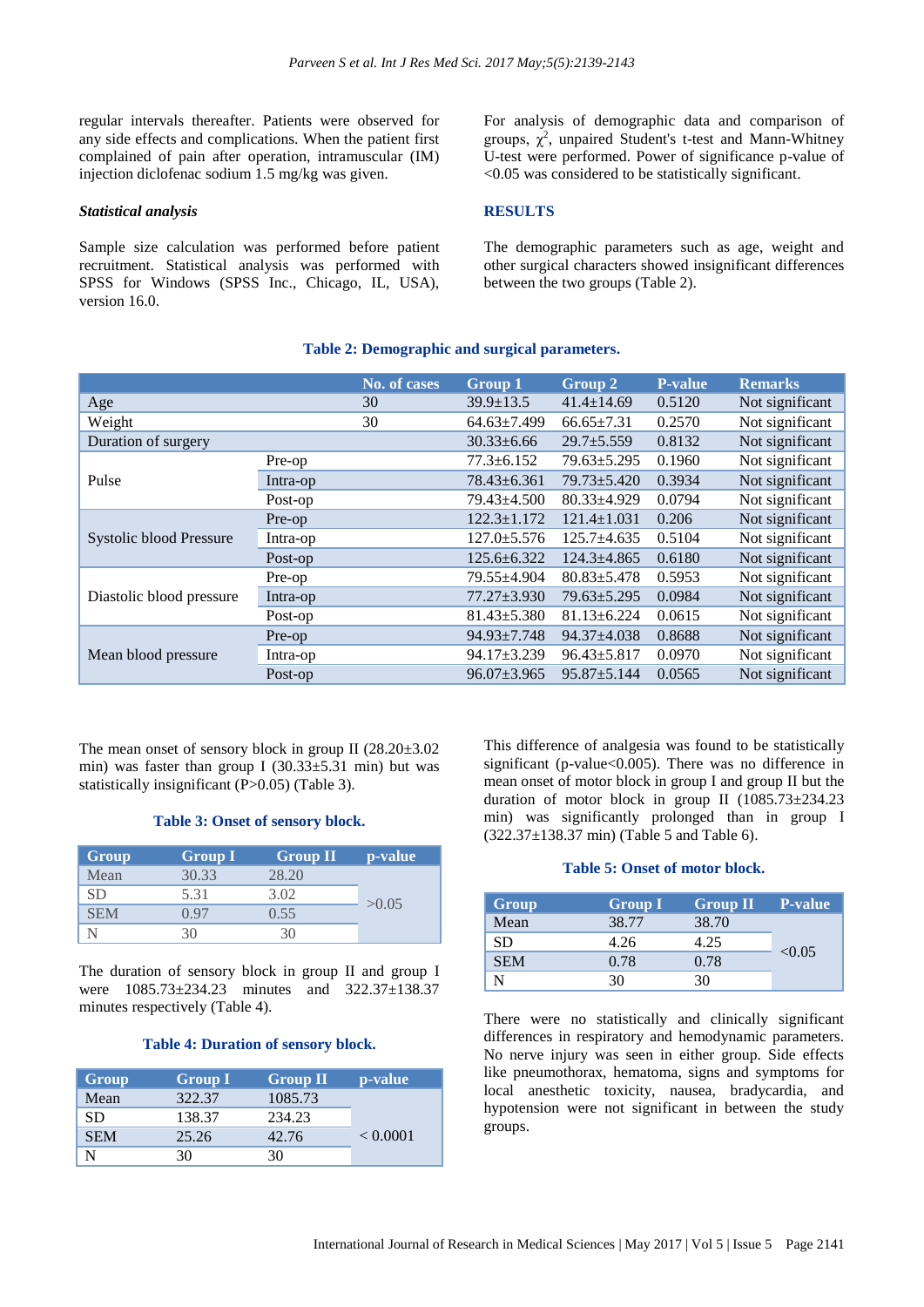| <b>Table 6: Duration of motor block.</b> |  |
|------------------------------------------|--|
|------------------------------------------|--|

| Group      | <b>Group I</b> | <b>Group II</b> | P value  |
|------------|----------------|-----------------|----------|
| Mean       | 352.33         | 510.00          |          |
| SD.        | 91.60          | 125.36          |          |
| <b>SEM</b> | 16.72          | 22.89           | < 0.0001 |
|            | 30             | 30              |          |

# **DISCUSSION**

Ultrasound guided single shot supraclavicular brachial plexus block is a safe and reliable technique of modern anesthesia in upper limb surgeries. It has relatively low number of local and systemic complications and helps early ambulation.<sup>6</sup> Supraclavicular plexus block with bupivacaine, in fact reduces the pain but due to shorter duration of analgesia, the challenge remains to improve the quality and duration of analgesia. <sup>2</sup> Different drugs have been used as adjuvant to achieve quick, dense and prolonged block.<sup>7</sup> Various adjuvants such as tramadol, neostigmine, clonidine, dexamethasone, etc., were tried to enhance the duration of analgesia in supraclavicular brachial plexus block. 8-10 They improve analgesia, reduces systemic side effects and reduce total dose of local anaesthetic required.

In this study we assessed the effect of addition of dexamethasone to bupivacaine and compared its effects with bupivacaine alone. The major finding of our study is that the time of administration of rescue analgesic, duration of sensory and motor block showed significant increase in group II than in group I. The mean onset of sensory and motor block was not significantly altered by addition of dexamethasone. Steroids used alone in regional blocks do not produce the blockade. However dexamethasone prolongs duration of block through local action mediated through glucocorticoid receptors. Steroids might exert this effect by altering the function of potassium channels in the excitable cells; bind to intracellular receptors and modulate nuclear transcription. 11,12

Dexamethasone produces analgesia by blocking pain signal transmission in nociceptive c-fibers, suppressing ectopic neural discharge and by inhibiting the action of phospholipase A2. 13

Movafegh et al in their study found that addition of dexamethasone to local anaesthetic (lignocaine) prolongs duration of analgesia significantly without any change in onset time as was found in present study. <sup>14</sup> While in study of Shrestha et al they found that addition of dexamethasone as adjuvant to mixture of local anesthetics in supraclavicular block had significant early onset and longer duration of analgesia. 15

Vieira et al in their study found no significant reduction in onset of sensory and motor blockade in dexamethasone group compared to control group. They performed ultrasound guided interscalene brachial plexus block in 88 patients scheduled for shoulder arthroscopy using 20 ml of the local anaesthetic mixture with dexamethasone adjuvant. 16

Shaikh et al evaluated the use dexamethasone 8mg as an adjuvant to bupivacaine and concluded that addition of 8mg dexamethasone to bupivacaine 0.25% solution in supraclavicular brachial plexus block prolongs the duration of sensory and motor blockade, reduces the requirement of rescue analgesic in postoperative period but has no effect on the onset time of sensory and motor block. 17

The addition of dexamethasone to mepivacaine for ultrasound-guided supraclavicular brachial plexus block in patients undergoing upper-limb surgery provides a longer duration of postoperative analgesia when compared to brachial block performed with 0.5% levobupivacaine alone.<sup>2</sup> Another study reported that using ultrasound-guided single-shot supraclavicular blockade with low-dose dexamethasone in a mixture with levobupivacaine results in prolonged analgesia duration and less analgesic use compared with levobupivacaine alone in patient of upper extremity surgery. 18

Trabelsi et al conducted ultrasound-guided supraclavicular brachial plexus block in 60 patients undergoing upper extremity surgery using 15ml of 2% lidocaine plus 2ml of adjuvant (8mg dexamethasone, 100mg tramadol, 2ml saline). They too found a significant prolongation of duration of analgesia with dexamethasone group (1110 min) compared to tramadol group (240 min).

Nerve injury is a rare complication of dexamethasone injection and it usually occurs in the context of needle trauma and when used in high dose.<sup>20</sup> It was not seen in present study also.

# **CONCLUSION**

In conclusion, dexamethasone when used as an adjuvant in supraclavicular brachial plexus block improves quality, and prolongs the duration of motor and sensory block. It also extends the analgesia period.

*Funding: No funding sources Conflict of interest: None declared*

*Ethical approval: The study was approved by the Institutional Ethics Committee*

# **REFERENCES**

- 1. McCartney CJ, Brull R, Chan VW, Katz J, Abbas S, Graham B, et al. Early but no long-term benefit of regional compared with general anesthesia for ambulatory hand surgery. Anesthesiology. 2004;101:461-7.
- 2. Parrington SJ, O'Donnell D, Chan VW, Brown-Shreves D, Subramanyam R, Qu M, et al.